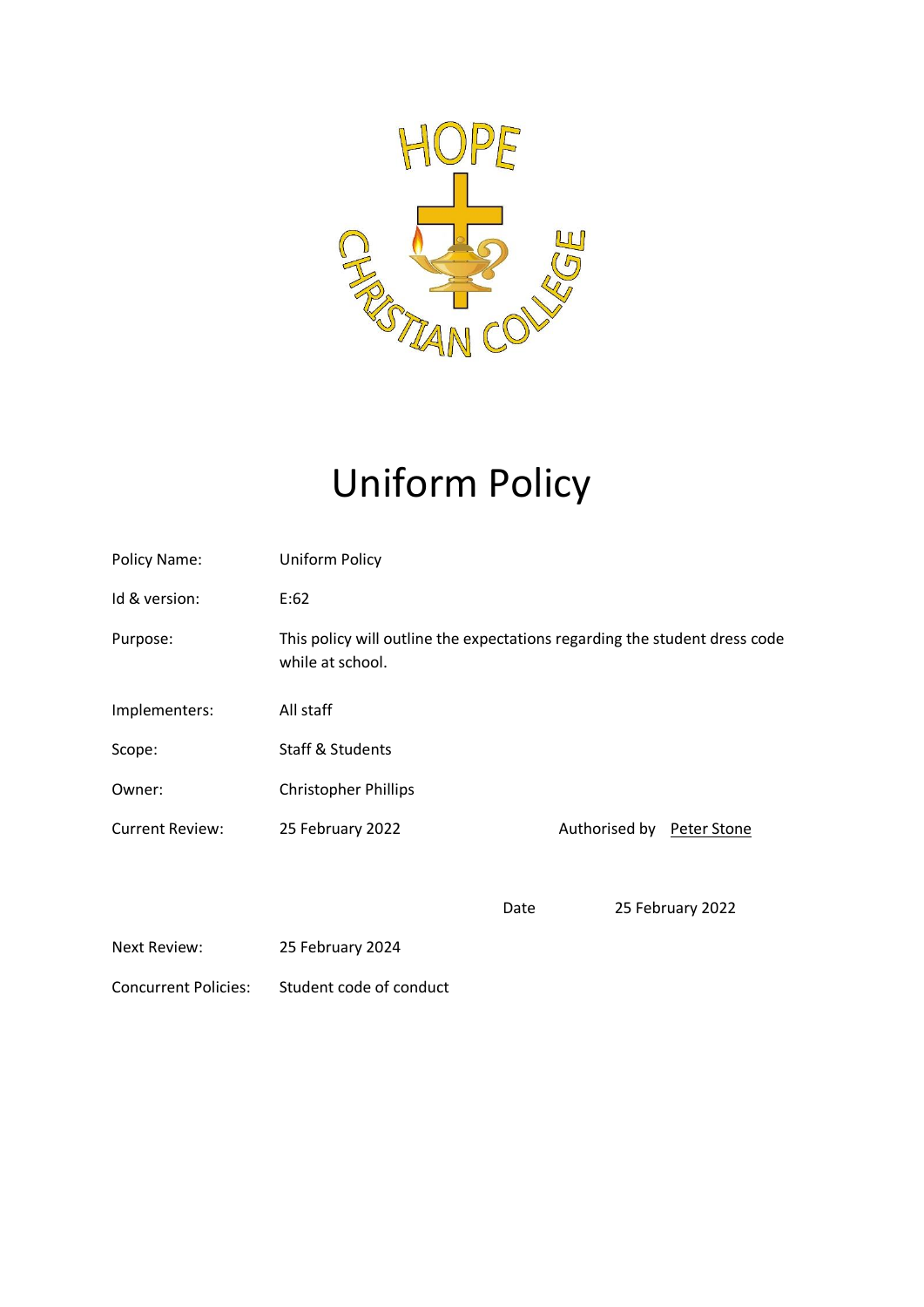# **Aim**

The school's aim in stipulating the following dress requirements is to not only make our students look and feel proud of themselves and the school but to also allow them the comfort of wearing a uniform that is adaptive to the times and conducive to enhancing their learning.

# **Tuesday (Formal Assembly)**

- Primary school boys are expected to wear the navy dress shorts or long pants, the white buttoned school shirt with the school logo and a maroon tie. Shoes will be black leather with either navy/white socks.
- High school boys are expected to wear the navy dress shorts or long pants, the white buttoned school shirt with the school logo and a navy tie. Shoes will be black leather with either navy/white socks.
- Early childhood (Pre-Primary Year 2) girls are expected to either wear the maroon garnet skirt, maroon skorts or long navy dress pants, the white buttoned shirt with the school logo and a maroon tie. Shoes will be black leather with either navy/white socks.
- Primary school girls are expected to either wear the maroon garnet skirt or long navy dress pants, the white buttoned shirt with the school logo and a maroon tie. Shoes will be black leather with either navy/white socks.
- High school girls are expected to either wear the blue garnet skirt or long navy dress pants, the white buttoned shirt with the school logo and a navy tie. Shoes will be black leather with either navy/white socks.
- The girls' skirts must be on or slightly above the knee.

## **Non-Formal Assembly days (Monday, Wednesday, Thursday, Friday)**

## **Summer**

*Students* will be allowed to wear the following:

- **Boys:** 
	- $\circ$  sports uniform (navy blue shorts with the school polo shirt) with sports shoes (no casual sneakers or slip-ons), or
	- o navy dress shorts and a school polo shirt with black leather shoes or sports shoes (no casual sneakers or slip-ons).
- **Girls:**
	- $\circ$  sports uniform (navy blue shorts with the school polo shirt) with sports shoes (no casual sneakers or slip-ons), or
	- $\circ$  the maroon (primary school) or blue (high school) garnet skirt with the school polo shirt; however, if this option is chosen, black leather shoes must be worn. Skirts must be on or slightly above the knee.
- Primary school students wear a maroon school polo shirt and high school students wear a blue school polo shirt.
- All shorts worn need to be of an acceptable length and not have major logos on them shorts with small logos ( $3cm<sup>2</sup>$ ) will be acceptable.
- The socks for all uniforms must be either navy or white.
- Maroon skorts can only be worn by students in Kindy Year 2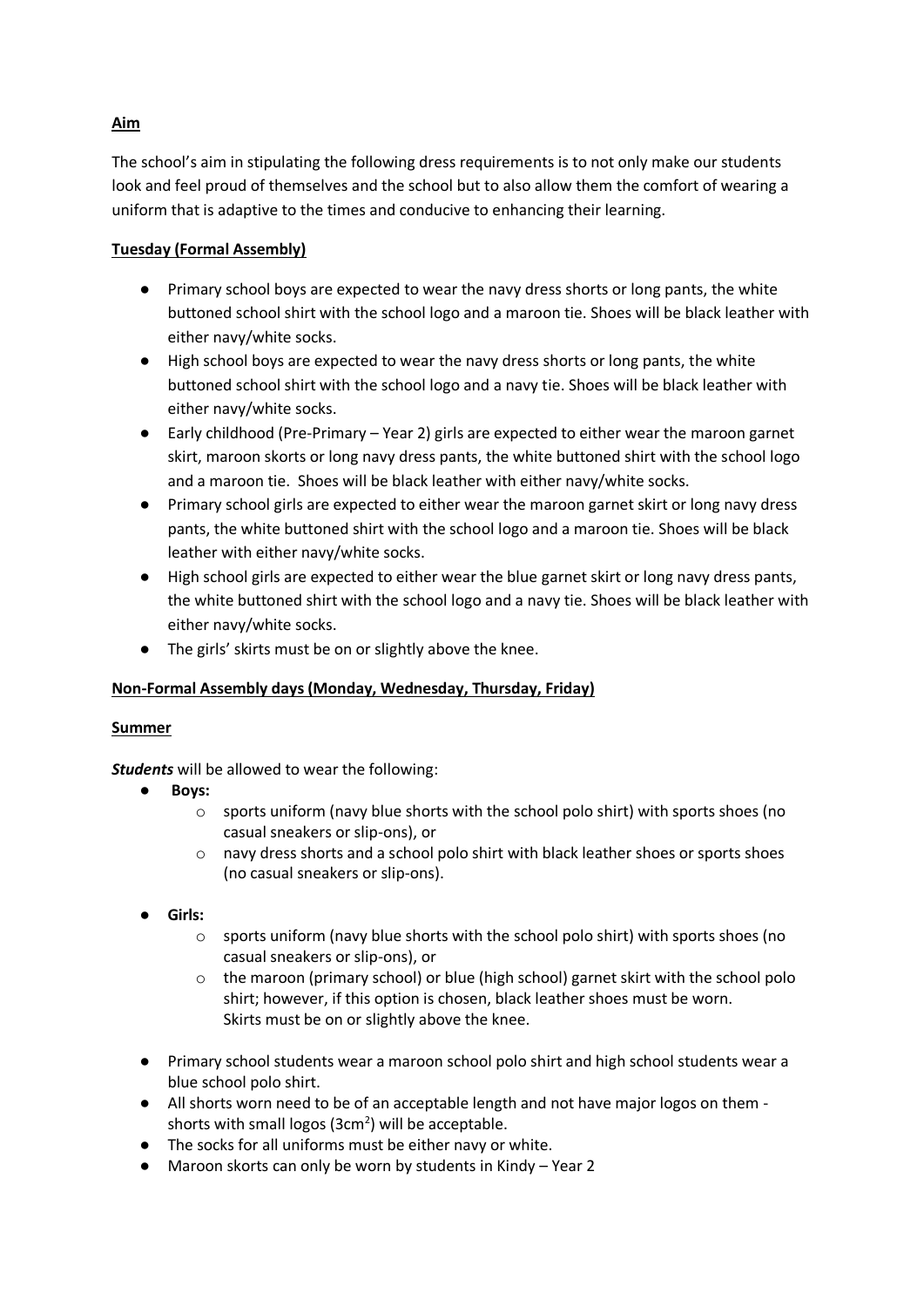## **Winter**

*Students* will be allowed to wear the following:

- **Boys:** 
	- o sports uniform with sports shoes (no casual sneakers or slip-ons), or
	- o the navy dress shorts, school polo shirt with black leather shoes or sports shoes (no casual sneakers or slip-ons),
	- o blue school tracksuit pants, school polo shirt with sports shoes (no casual sneakers or slip-ons), tracksuit pants must be neat and tidy with no logos, or
	- o long navy dress pants, school polo shirt with black leather shoes.

# ● **Girls:**

- o sports uniform with sports shoes (no casual sneakers or slip-ons), or
- o blue school tracksuit pants, school polo shirt with sports shoes (no casual sneakers or slip-ons), tracksuit pants must be neat and tidy with no logos, or
- $\circ$  the maroon (primary school) or blue (high school) garnet skirt with the school polo shirt; however, if this option is chosen, black leather shoes must be worn. Skirts must be on or slightly above the knee, or
- o long navy dress pants, school polo shirt with black leather shoes.
- o Only navy stockings are allowed to be worn with the skirts.
- o NO leggings are allowed.

## **Kindy Uniform**

- Sports uniform can be worn on all Kindy days. Maroon school polo shirt, navy shorts and sports shoes with white/navy socks. Girls are allowed to wear skorts.
- Maroon surf hat.

## **Boys – General**

- Hair must be neat and tidy, cut away from the ears and collar. No radical hairstyles or colouring is allowed.
- No beards are allowed all boys are expected to be clean shaven.
- No tattoos are permitted (both temporary and permanent).
- No earrings or body piercings allowed.
- Necklaces must not be visible.

## **Girls – General**

- Long hair must be tied back and the fringe, should be neat and pinned back, at or above the eyebrow line.
- No radical hairstyles or colouring is allowed.
- One small finger ring.
- Earrings must be in the earlobe only (studs/sleepers) No long dangly earnings are allowed.
- No fake long fingernails are allowed (An exception will apply for year 11 and 12 students at the time of the Formal Dinner). Fingernail polish needs to be clear or very pale in colour.
- No body, tongue, or nose piercings.
- No tattoos are permitted (both temporary and permanent).
- No make-up for primary school students. High school students may wear a light foundation but no mascara or eyeliner.
- No ankle chains and bracelets are to be worn.
- Necklaces must not be visible.